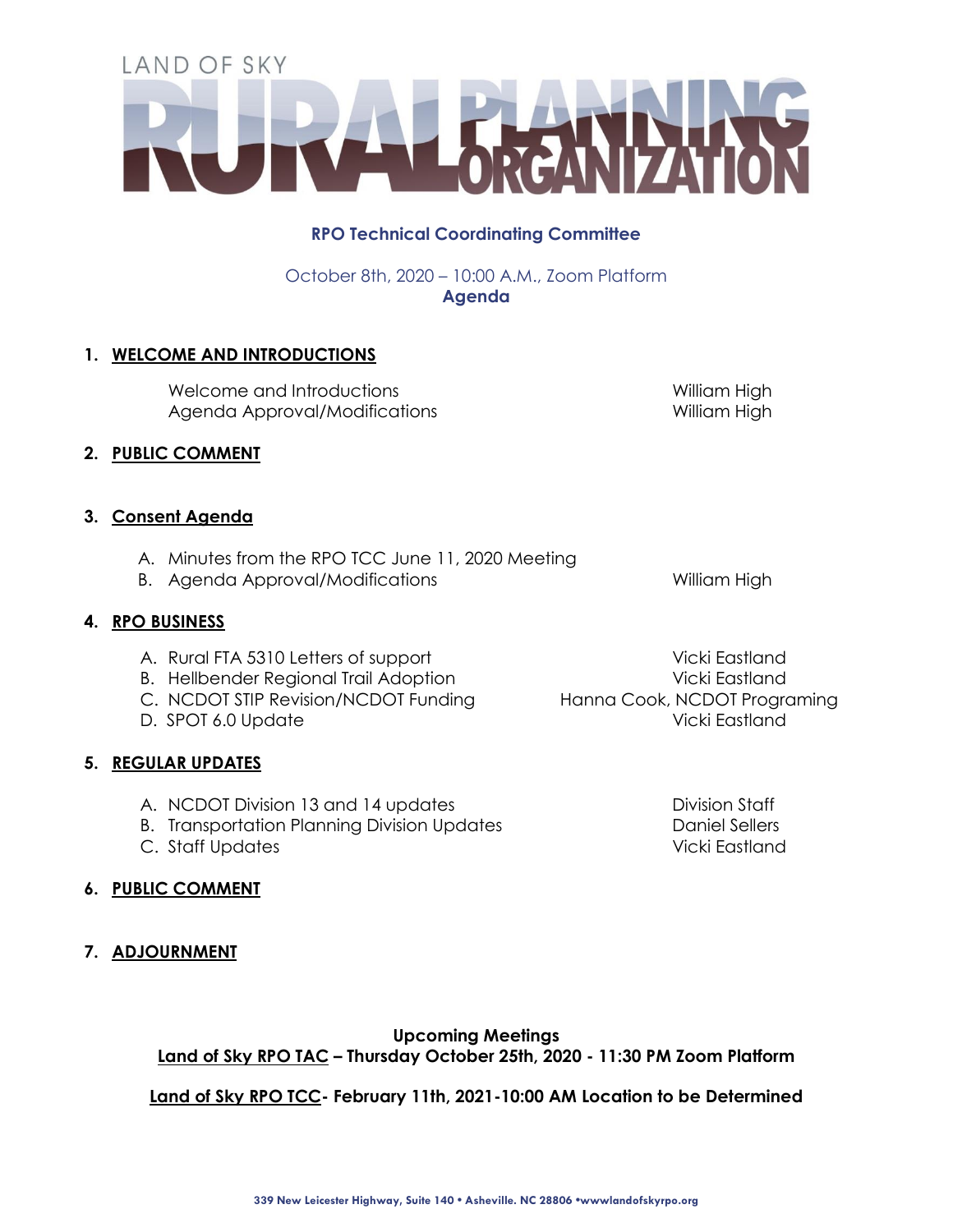# **3. ADOPTION OF PREVIOUS TCC MEETING MINUTES**

A. Minutes from the RPO TCC June 11, 2020 TCC Meeting

# **RPO Technical Coordinating Committee**

Virtual Meeting via the Zoom Platform June 11, 2020 – 10:00 A.M.

**Minutes**

## **Remote Attendance:**

Allen McNeil Matt Cable

Chair William High Erica Anderson Steve Williams Nancy Allen Troy Wilson **Daniel Sellers** Chris Medlin Brian Burch April Alm Stephen Sparks Jodie Ferguson Aaron Bland

## **In-Person Attendance:**

Vicki Eastland Zia Rifkin

## **WELCOME AND HOUSEKEEPING**

Chair High called the meeting to order at approximately 10:00am, welcomed everyone in attending remotely and in-person, and called the roll. A quorum was present to conduct business.

# **PUBLIC COMMENT**

No public comments were made.

## **ADOPTION OF THE PREVIOUS TCC MINUTES**

*Steve Williams moved to approve the March 12, 2020 TCC minutes as presented. Jodie Ferguson seconded, and the motion passed upon a roll call vote, and without further discussion.*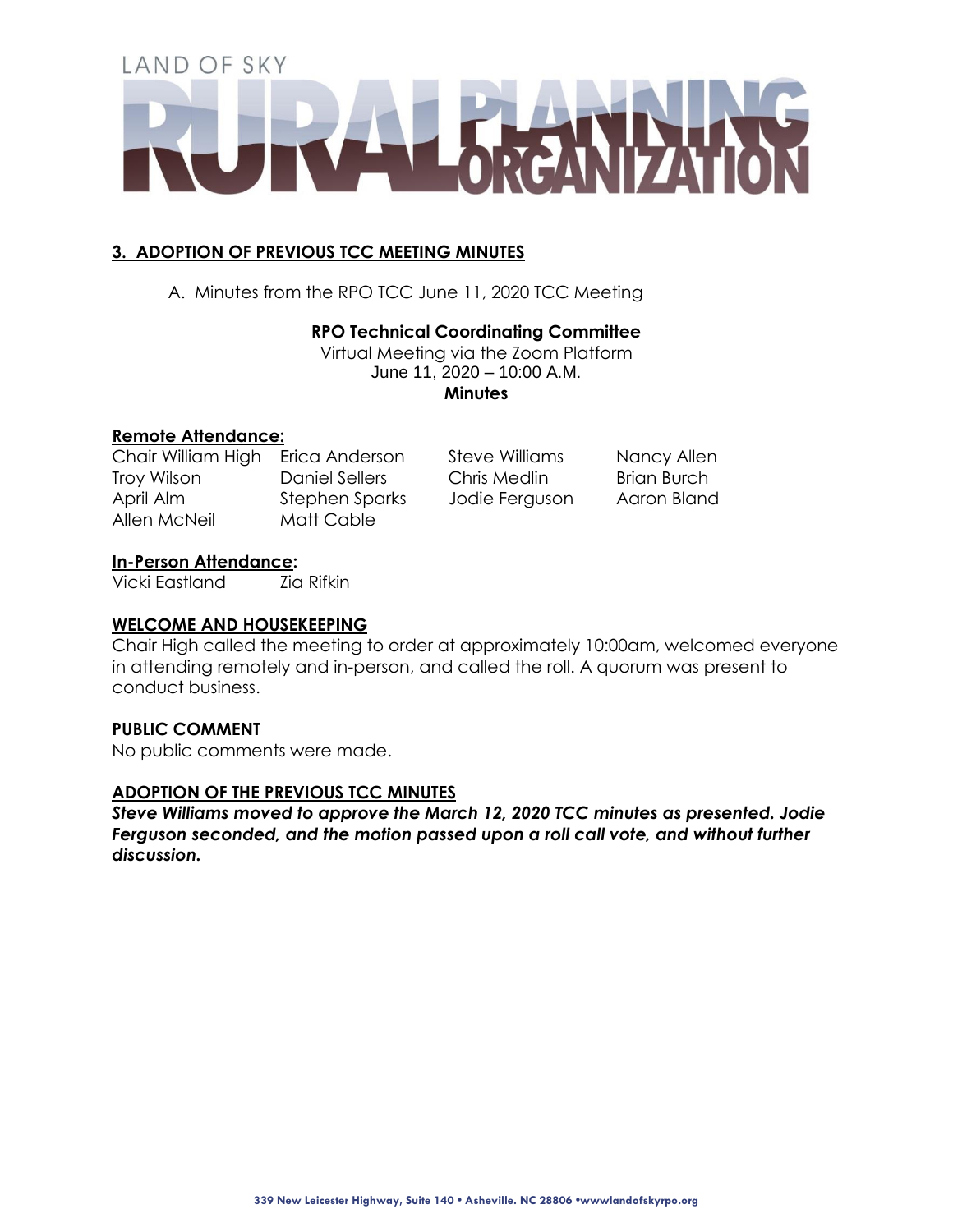## **RPO BUSINESS**

P6.0 Update: Vicki Eastland shared the following updated P6.0 schedule:

| <b>Prioritization Task</b>                                 | <b>Estimated Date</b>           |
|------------------------------------------------------------|---------------------------------|
| <b>Final Project List Approved by LOS TAC</b>              | <b>March 2020</b>               |
| <b>SPOT Online Closes for submitting projects</b>          | <b>July 31, 2020</b>            |
| <b>DRAFT Identified Needs Due for Hwy Projects</b>         | <b>September 11, 2020</b>       |
| <b>Area Specific Weights due</b>                           | <b>October 23, 2020</b>         |
| <b>Final Identified Needs and Complete Streets Project</b> | <b>April 23, 2021</b>           |
| sheets due for all projects (Hwy and Non-Hwy)              |                                 |
| <b>DRAFT Programmed Statewide Mobility Projects and</b>    | End of May, 2021                |
| <b>Quantitative Scores for all projects released</b>       |                                 |
| <b>Local Input Point Assignment Methodologies Due</b>      | June 1, 2021                    |
| <b>Local Input Points for Regional Impact Projects Due</b> | August 27 <sup>th</sup> , 2021  |
| <b>DRAFT list of Programmed Regional Impact Projects</b>   | End of October, 2021            |
| <b>Local Input Points for Division Needs Projects Due</b>  | January 28 <sup>th</sup> , 2022 |
| DRAFT 2023 - 2032 STIP Released                            | $\sqrt{2022}$                   |

Vicki Eastland shared that the SPOT schedule changes have pushed the prioritization process out two-months.

Discussion occurred regarding regional impact assignments. Vicki Eastland shared that the window for Division Needs projects ends in January 2021. The Draft STIP is usually received in January of each year, but the schedule changes have moved that out to May of 2021.

# **Project List**

Both the TCC and TAC approved the final project list at their March meetings. RPO staff continues to enter projects into the SPOT Online tool working with NCDOT Division 13/14 staff as well as SPOT office staff to improve submitted projects. <http://landofskyrpo.org/prioritization/>

## *Information only. No action requested.*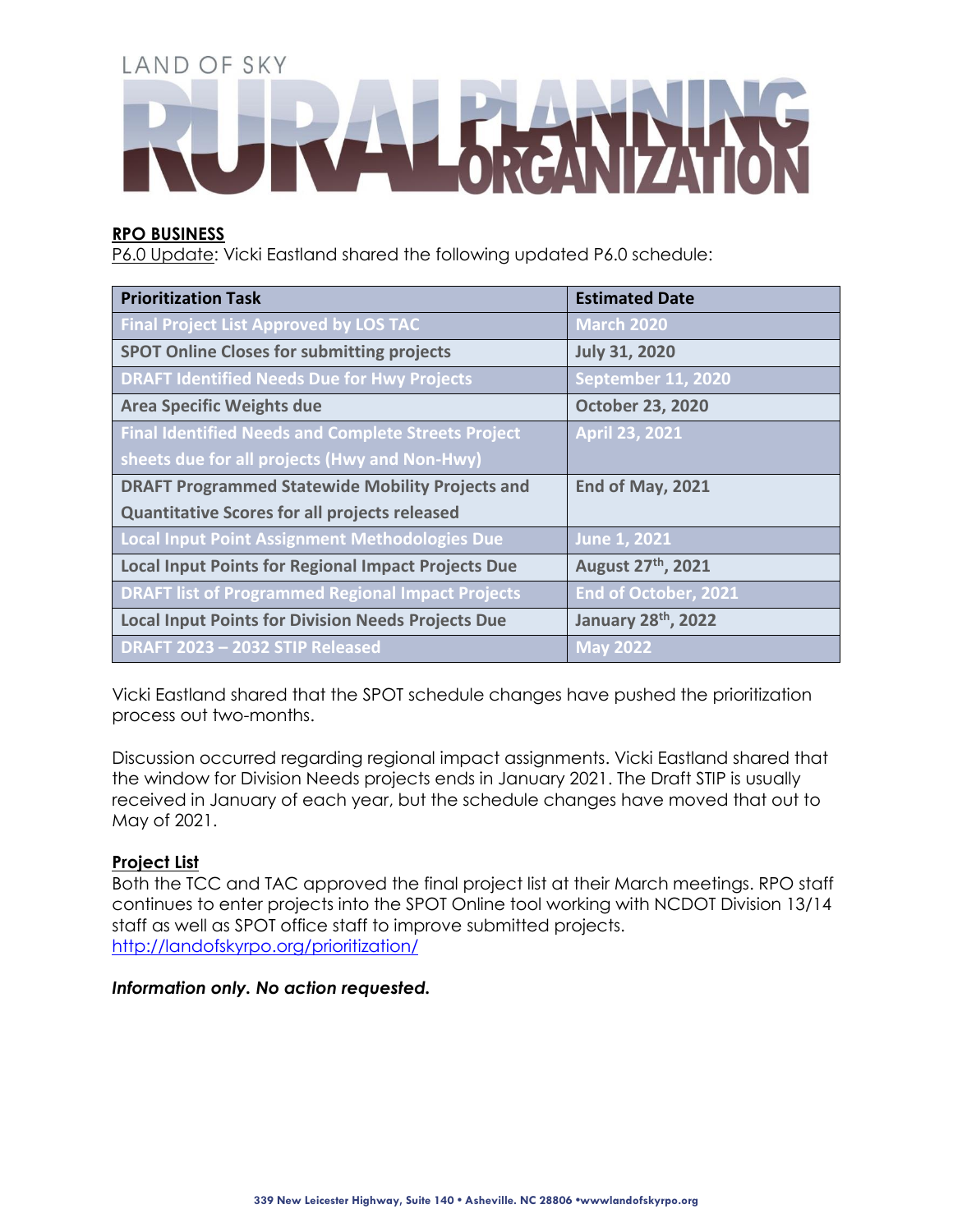## LOSRPO PWP Amendment:

The Land of Sky Rural Planning Organization (LOSRPO) is seeking Transportation Planning Division (TPD) approval for the amended FY 2020 Planning Work Program. RPO staff deem this amendment necessary after reviewing the current fiscal year planning work program and budget, and identifying necessary funding shifts to reflect actual work demands through the remaining three months of the fiscal year. After the Technical Coordinating Committee recommends the proposed changes, the TAC should endorse these on June 25, 2020. As there is no change to the RPO's overall budget, RPO members would not be asked for additional money.

The following changes are recommended:

# IV-3 Lodging, Meals, Incidentals

 Due to the impacts of COVID-19, LOSRPO staff did not undertake the types of travel as staff would normally. For this reason, LOSRPO staff requests to shift funding to programs with ongoing work tasks. There are no changes to the specified deliverables, but the amount of money allocated for Lodging, Meals, and Incidentals is **reduced** by (\$1,744.68).

# IV-5 Registration / Training

 Due to the impacts of COVID-19, LOSRPO staff did not attend anticipated Conferences. For this reason, LOSRPO staff requests to shift funding to programs with ongoing work tasks. There are no changes to the specified deliverables, but the level of funding allocated for Registration/Training is **reduced** by (\$735.00),

## IV-6 Travel

 Due to the impacts of COVID-19, LOSRPO staff did not undertake the types of travel that staff normally would have undertaken. For this reason, LOSRPO staff requests to shift funding to programs with ongoing work tasks. There are no changes to the specified deliverables, but the amount of money allocated for Travel is **reduced** by (\$3,591.28).

## II-4 General Transportation Planning

 Additional work for NCARPO items and Western RPO Meetings – **increased** by \$1,163.07.

# II-2 Prioritization and Program Development

Additional work demands for SPOT6.0 – **increased** by \$4,907.89.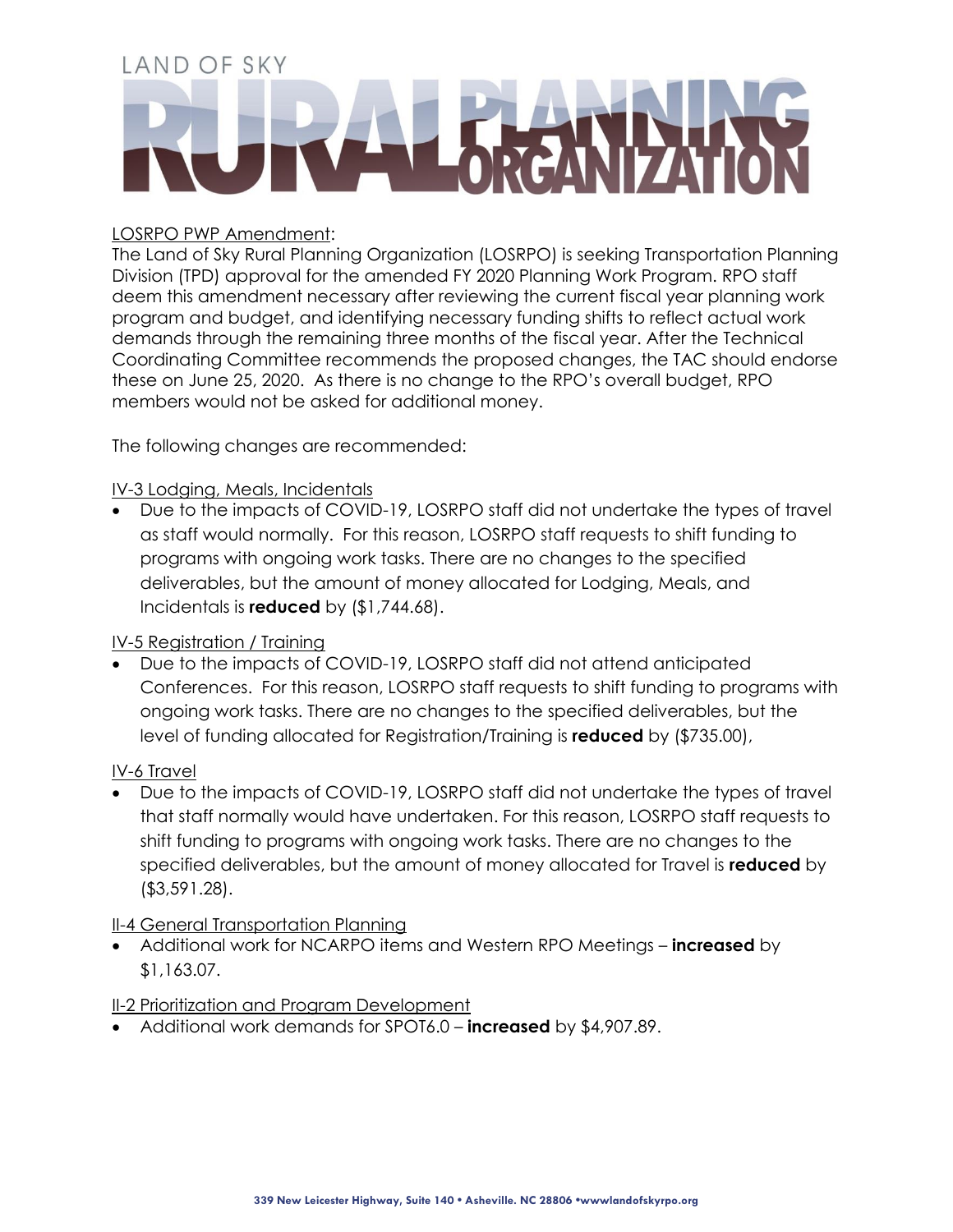*Nancy Allen moved to recommend the PWP amendment, with the revisions noted by Vicki Eastland, for approval to the TAC at their June 25 meeting. Aaron Bland seconded, and the motion carried upon a roll call vote, and without further discussion.*

Resolution of Support, City of Brevard Bike/Ped Planning Grant: City of Brevard staff are submitting for an NCDOT Bicycle/Pedestrian Planning Grant through the TPD. A resolution of support is required from the RTAC. The deadline for application is June 30, 2020.

Vicki Eastland noted that receiving this grant would allow the City of Brevard to develop a bike and pedestrian plan with the Assistance of a consultant in the planning process. There is a 20% local match for these planning grant funds.

*April Alm moved to recommend the resolution of support for the City of Brevard Bike/Ped Planning Grant to the TAC for approval. Steve Williams seconded, and the motion carried upon a roll call vote, and without further discussion.*

## **REGULAR UPDATES**

NCDOT Division 13 and Division 14 Updates TPB Updates Legislative Updates Staff Updates

## **PUBLIC COMMENT**

No public comments.

### **ADJOURNMENT-**

*Chair High adjourned the meeting, as there was no further business.* 

### **Staff Recommendation**:

Review and adopt the minutes.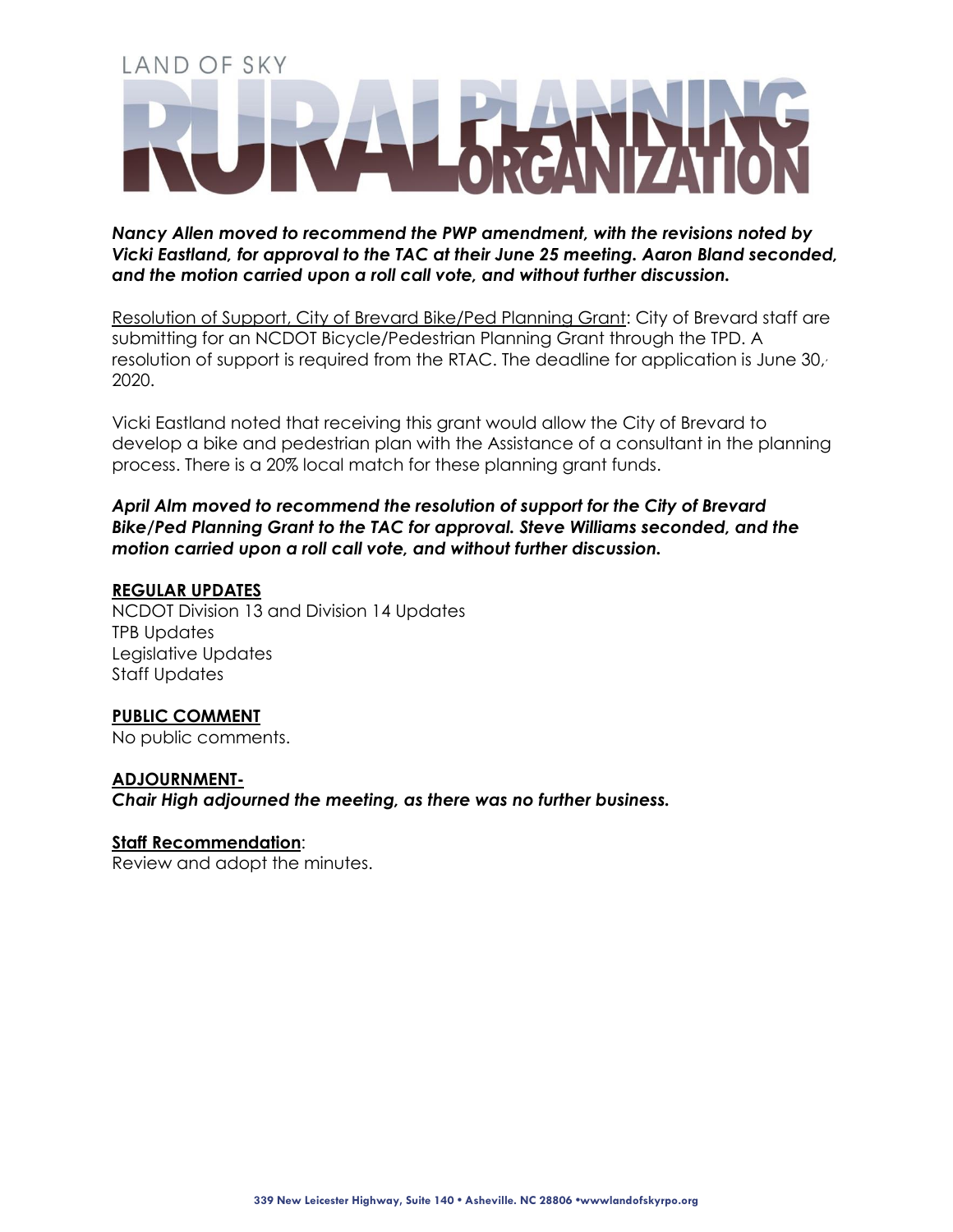# **4. RPO Business**

## **Item 4A Rural Transit Providers FTA 5310 Elderly and Persons Living w/ Disabilities Application RPO Letters of Support**

NCDOT Public Transit Division (PTD) requires public transit providers to reach out to their MPO/RPO planning partners for letters of support for their applications for Federal Transit Agency (FTA) Section 5310 funds. The (FTA) **Section 5310 Enhanced Mobility for seniors and Individuals with Disabilities** provides funds for programs and projects that aim to improve mobility for seniors and individuals with disabilities by removing barriers to transportation services and expanding mobility options.

Due to several factors, COVID-19, CARES Act funds additional reporting burdens etc. The Grant filing deadline has been pushed back to December 1st. This deadline is usually in November. Because of this delay, some systems do not have their grant request numbers finalized. The RPO TCC and TAC will not meet again before the December deadline. There is no action required today, this is just a reminder that RPO staff will provide the transit systems and any other eligible applicant, i.e., the Land of Sky Senior Companion Program, with letters of support.

## **Staff Recommendation**:

No action required, information only.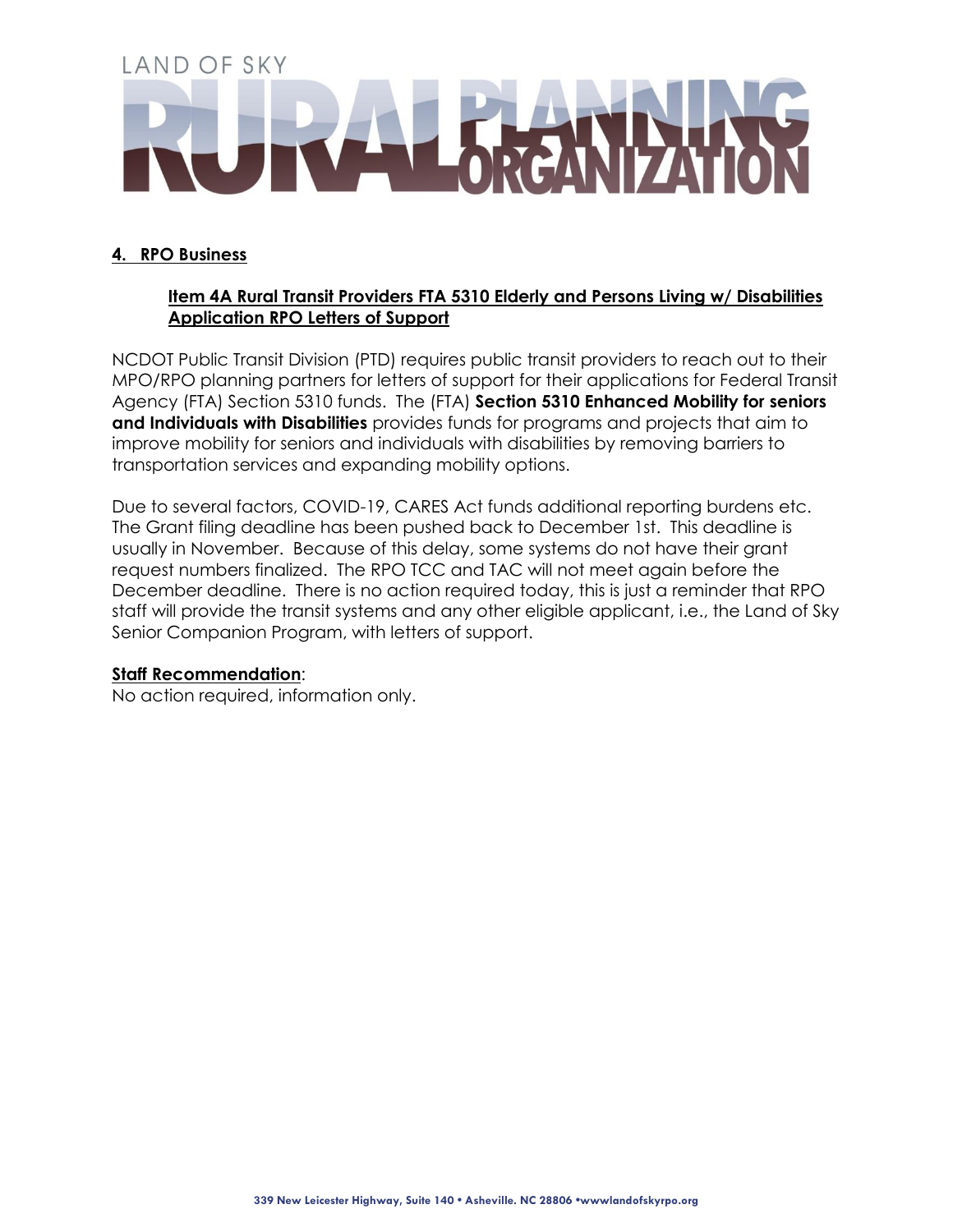## **Item 4B Hellbender Regional Trail Adoption**

At the September 2019 RPO TCC meeting, Tristan Winkler, FBRMPO Director, provided a presentation to the TCC on the concept of a regional trail plan with a goal of documenting a vision of a connected trail system based on locally adopted plans stitched together, as well as a brand for the system.

The development of the plan was guided by the Regional Trail Workgroup comprised of the MPO's Prioritization Subcommittee and advocates appointed to represent Buncombe, Henderson, Haywood, Transylvania, and Madison counties. Additional local staff that play a major role in trail development in the region were invited to attend these meetings, as well as representatives from local governments and non-profits across the region

The workgroup developed, vetted and approved the Hellbender Regional Trail Plan, based primarily on locally adopted plans for greenway, multi-use path, and other bike/ped facilities focused on paved trails but with exceptions for other infrastructure, where necessary. Sections of the Hellbender that do not currently exist in a locally adopted plan include the link from Weaverville to Mars Hill, a short section through Downtown Canton along Park Street, and a section from the Pigeon River to Lake Junaluska in Haywood County.

Due to COVID-19, traditional in person public meetings, workshops and presentations were not possible. The draft plan was emailed to various stakeholder groups and media outlets requesting groups share with their networks.

A total of 363 comments were received during the public comment period for the Hellbender Regional Trail Plan.

349 responses or (96%) expressed **support**. Common themes included: Health/wellness, community benefit, economic opportunities, tourism benefits, safety of users, environmental protection, congestion mitigation, increased connectivity/accessibility

9 responses or (2.5%) were **impartial** with questions of timeline/implementation, inclusion of local trail networks, preference for impervious surface, rails-to-trails questions, and inclusion of broadband connectivity

5 responses or (1.3%) **disapproved** or raised concerns citing Right-of-Way impacts, concerns about crime, degradation of environment and issues with name/branding.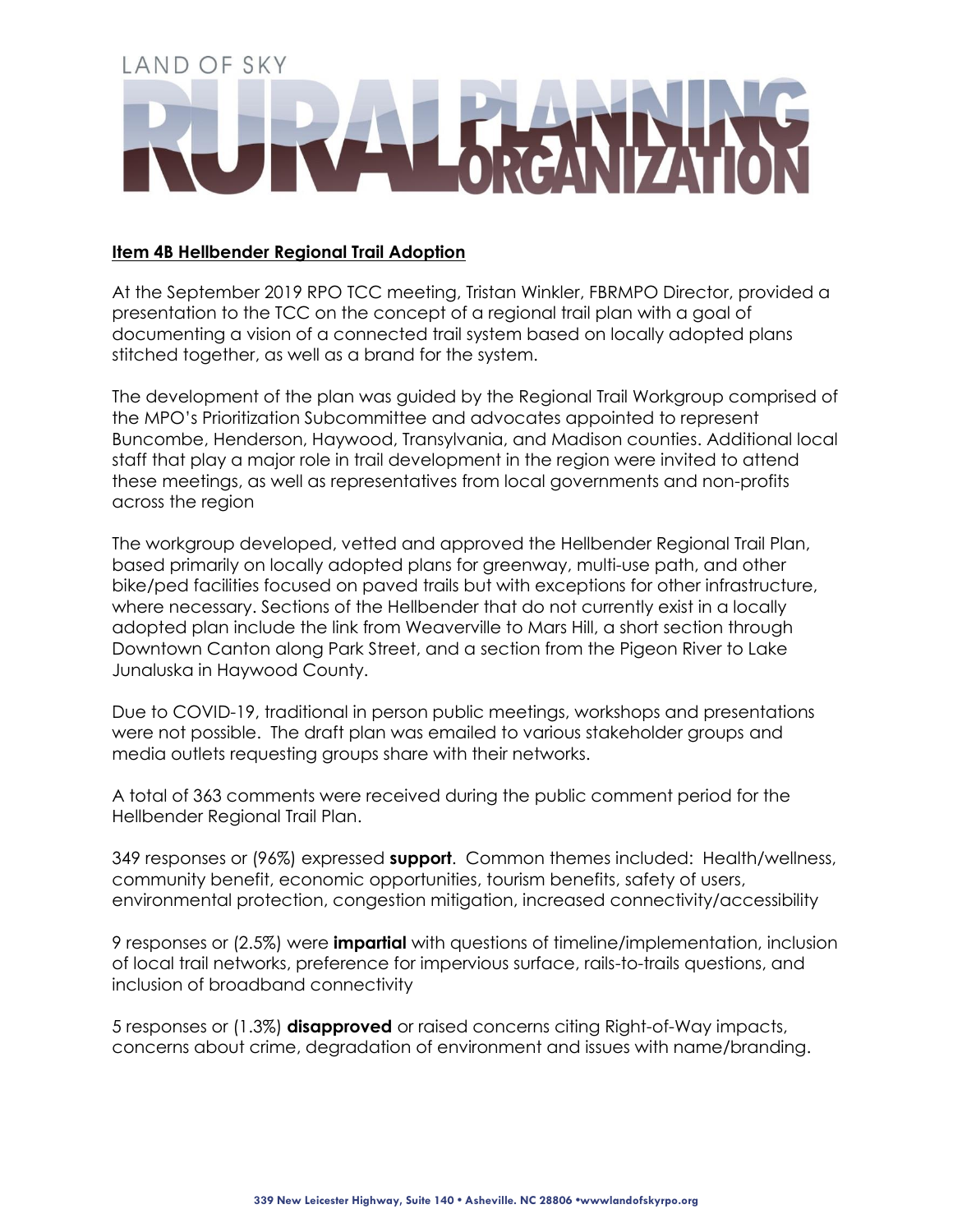At their September 2020 meeting, the FBRMPO Board approved the adoption of the Hellbender Regional Trail.



The Hellbender consists of four "lines" that connect the region:

**The Orange Line**- Mars Hill to Blue Ridge Community College (just south of Hendersonville)

**The Gold Line-** Hendersonville to Brevard

**The Blue Line**- Westfeldt Park to Rosman

**The Green Line**- Waynesville to Black Mountain

The Hellbender Regional Trail Plan provides our region a document that connects local plans int a regional system, highlights planned trails that would have a regional significance, and provides a vision for what a regional trail system could look like. Such a system could

provide residents and visitors options to get outside to recreate and exercise while also providing opportunities for environmental enhancements and economic development.

It is important to note that the Hellbender is a long-term vision. Currently there are 12 miles of the estimated 150 miles system on the ground. This is a major infrastructure project spread across multiple jurisdictions. Given current transportation funding policies and investment levels, a 50-year timeframe is realistic for completion of a system of this magnitude.

The adoption of the Hellbender regional Trail Plan is a first step. The Regional Trail work group, FBRMPO, and LOSRPO will continue to raise awareness of on-going activities and consider further marketing and partnerships to assist local and regional efforts for advancing the Hellbender Trail.

The Hellbender Regional Trail Plan is available here: <http://frenchbroadrivermpo.org/multimodal/>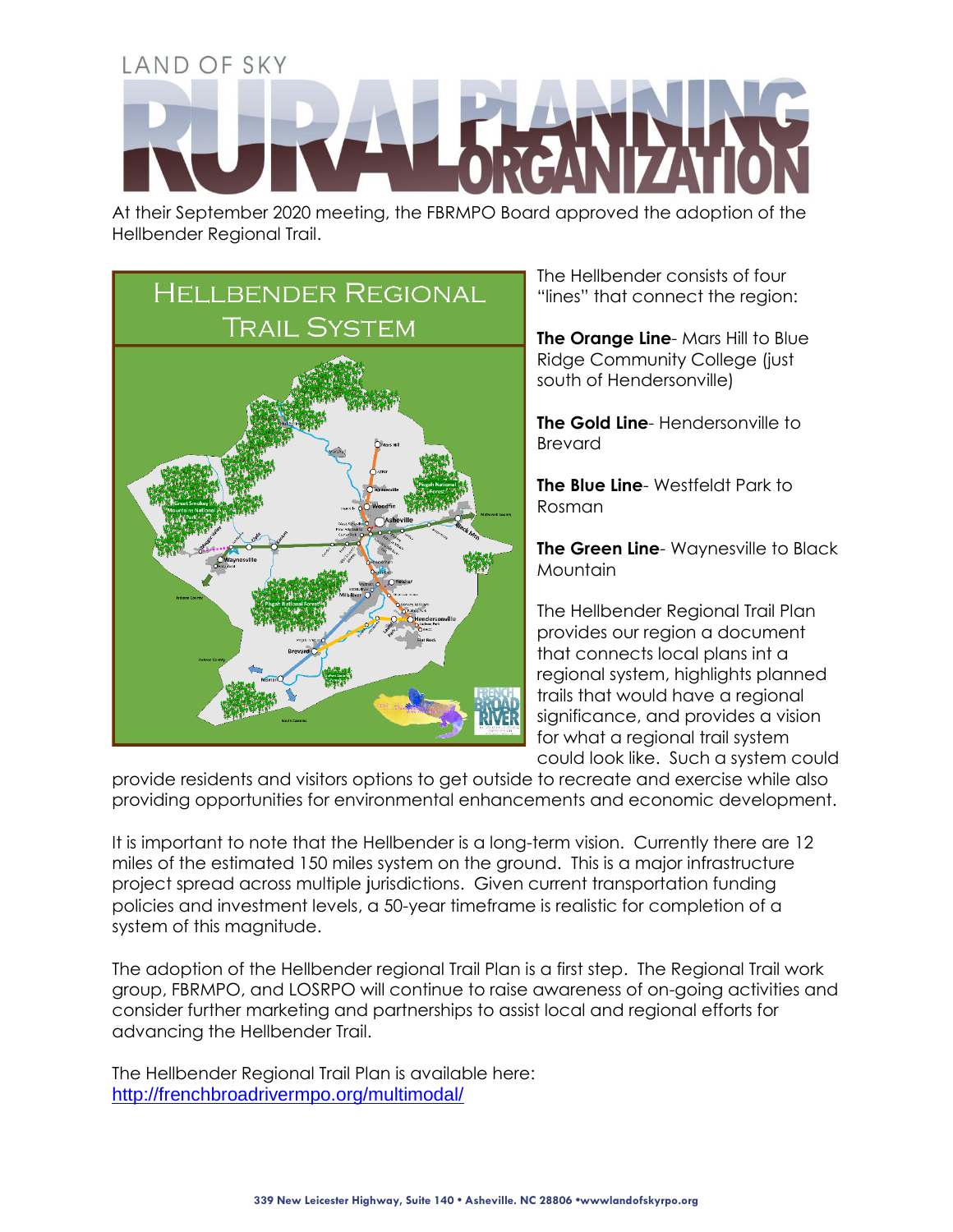# **RESOLUTION TO ADOPT THE HELLBENDER REGIONAL TRAIL PLAN**

**WHEREAS,** North Carolina General Statutes 136-211 enacted July 6, 2000, provides for the establishment of Rural Transportation Planning Organizations (RPOs) to provide rural entities a cooperative and unified voice in project selection and funding, and enhance their involvement in integrated multi-model transportation planning; and

**WHEREAS,** the Transportation Advisory Committee is the duly recognized transportation decision-making body of the Land-of-Sky Rural Planning Organization; and

**WHEREAS,** the North Carolina Department of Transportation maintains a Complete Streets Policy whose cost share formulas are based on planned bicycle and pedestrian infrastructure being documented in adopted plans; and

**WHEREAS**, numerous communities in the Land of Sky Rural Planning Organization (LOSRPO) and the French Broad River Metropolitan Planning Organization (FBRMPO) have developed bicycle, pedestrian, and/or greenway plans; and

**WHEREAS** the LOSRPO Transportation Advisory Committee supports safe transportation infrastructure for all modes and users.

**NOW THEREFORE,** be it resolved that the Land-of-Sky Rural Planning Organization Transportation Advisory Committee hereby endorses and approves the Hellbender Regional Trail Plan.

**ADOPTED:** This the 22nd day of October 2020.

\_\_\_\_\_\_\_\_\_\_\_\_\_\_\_\_\_\_\_\_\_\_\_\_\_\_\_\_\_\_\_\_\_\_\_\_\_\_\_\_\_\_\_\_

\_\_\_\_\_\_\_\_\_\_\_\_\_\_\_\_\_\_\_\_\_\_\_\_\_\_\_\_\_\_\_\_\_\_\_\_\_\_\_\_\_\_\_

Commissioner Matthew Wechtel, Chairman, Land-of-Sky RPO TAC

# **ATTEST:**

Vicki L. Eastland, Land-of-Sky RPO

## **Staff Recommendations**: